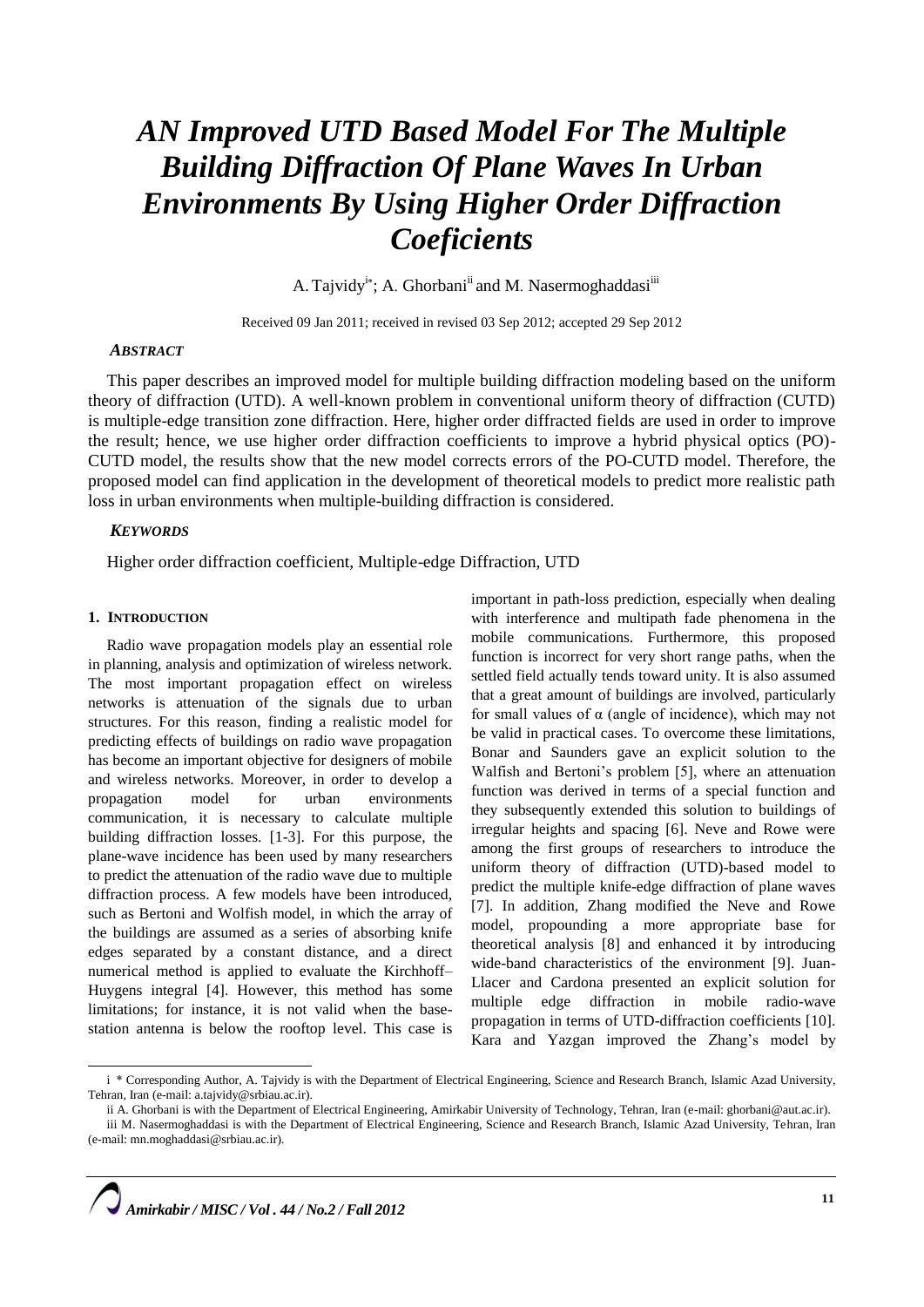incorporating finite conducting right-angle wedges to the model building rows, instead of perfect conducting halfscreens (knife-edges) [11]. Tzaras and Saunders proposed an enhanced heuristic UTD solution for multiple edge transition-zone diffraction by using slope diffraction terms [12]. Juan and Llacer introduced the UTD-PO (UTD-Physical Optics) method for evaluating the diffraction loss causes by an array of perfectly conducting wedges using plane-wave approximation [13]. Furthermore, Arablouei and Ghorbani launched a new UTD-based model for predicting the multiple diffraction loss due to buildings. They considered the plane-wave incidence and the buildings to be flat roofed and in parallel rows of dielectric blocks (building rows cross-sections are considered to be in rectangular shapes) [14]. Erricolo, Elia, and Uslenghi analyzed the radio-wave multiple diffraction by considering the building cross-sections to be rectangular and then their results were validated with measurements [15–16]. Finally, Rodriguez, Pardo, and Llacer introduced a new formulation expressed in terms of UTD coefficients for predicting the multiple diffraction formed by an array of finitely conducting buildings, by employing plane-wave approximation and rectangular building's cross-sections [17].

Torabi et al. have introduced a new model for calculating the reflection coefficient used in UTD method [18]. Tajvidy and Ghorbani proposed a new approach to calculate multiple building diffraction loss in microcell environments based on the spherical wave assumption. They showed that the plane wave approximation was not practical for microcell environments [19]. Torabi et al. have introduced a new diffraction coefficient for using in UTD [20]. They proved that there were some errors in the conventional diffraction coefficients and then correct them. In this paper, an improved model based on higher order diffraction coefficients is introduced for predicting multiple diffracted fields caused by an array of dielectric buildings. Authors in [17] used the concepts of PO to produce a solution in terms of UTD-diffraction coefficients in transition zone. Although, their results show that it is not necessary to introduce slope diffraction or higher order UTD diffraction coefficients to achieve a solution in a UTD context, there are some cases of diffraction that need some special care, as conventional UTD and PO are not accurate enough for multiple transition region diffraction in these cases. Detailed simulations are quoted in order to illustrate the new formulation and are compared with the PO-CUTD model.

## **2. MODEL CONFIGURATION**

In Fig. 1 a mobile radio wave propagation path in a built-up area consisting of n buildings made of dielectric blocks with rectangular cross-sections is considered. This configuration can be seen as an array of dielectric joint wedges with interior right angles. Each building is assumed to have the same thickness, spacing, and constant average height relative to the base station antenna. The transmitter can have any arbitrary height (i.e., above, below, or at the same height as the building). As the transmitter is far away from the buildings, so that a plane wave with incident angle  $\alpha$  impinges on them.

For the above-mentioned configuration, the diffracted fields were calculated at the observation point (we assumed that the observation point is located at the rooftop of the final building), using the proposed model and considering the effect of the higher order diffracted fields.



**Figure 1: Radio wave propagation in presence of buildings.**

## **3. BASIC THEORY**

## *A. Diffraction Coefficient*

The field diffracted by an edge is given by [21]:

$$
\vec{E}^d(s) = \vec{E}^i(Q_d)\overline{D}\sqrt{\frac{\rho_e^i}{s(\rho_e^i + s)}}e^{-jks}.
$$
\n(1)

 $\vec{E}^i(Q_d)$  $\overline{a}$ is the incident field at the diffraction point  $Q_d$ and  $D$  is the diffraction matrix,  $s$  is the distance between the observation and the diffraction points and finally the term  $\rho_e^i$  is the radius of curvature of the incident wave in the plane of incidence. When the incident wave front is spherical, it coincides with the distance between the diffraction point and the transmitter antenna ( *s* ). In order to evaluate the diffraction coefficient for a finitely conducting wedge, we use Lubber's heuristic coefficient:

$$
D_{s,h}(\phi, \phi', L, n, \beta_0) = D_1 + D_2 + \Gamma_{s,h}(D_3 + D_4)
$$
 (2)  

$$
D_1 = \frac{-e^{-j\pi/4}}{2n\sqrt{2\pi k}} \cot\left(\frac{\pi + (\phi - \phi')}{2n}\right) F\left(kLa^+(\phi - \phi')\right)
$$
 (3)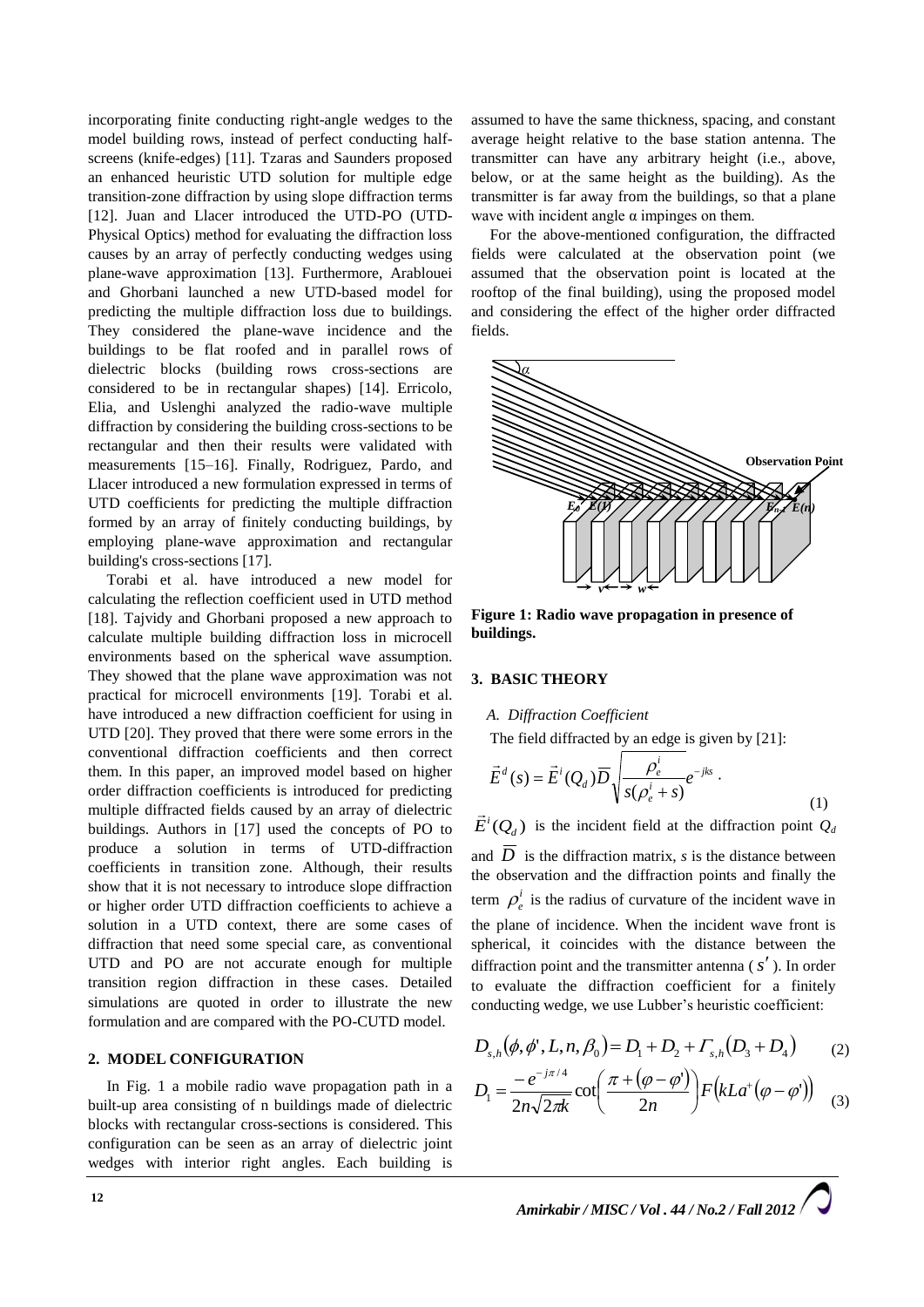$$
D_2 = \frac{-e^{-j\pi/4}}{2n\sqrt{2\pi k}} \cot\left(\frac{\pi + (\varphi - \varphi')}{2n}\right) F\left(kLa^{-}(\varphi - \varphi')\right) \tag{4}
$$

$$
D_3 = \frac{-e^{-j\pi/4}}{2n\sqrt{2\pi k}} \cot\left(\frac{\pi + (\varphi + \varphi')}{2n}\right) F\left(kLa^+(\varphi - \varphi')\right) \tag{5}
$$

$$
D_4 = \frac{-e^{-j\pi/4}}{2n\sqrt{2\pi k}} \cot\left(\frac{\pi + (\varphi + \varphi')}{2n}\right) F\left(kLa^{-}(\varphi - \varphi')\right) \tag{6}
$$

F[x] is the Fresnel transition function, which is defined as [22]:

$$
F(x) = 2j\sqrt{x}e^{jx}\int_{\overline{x}}^{\infty} \exp(-j\tau^2)d\tau
$$
 (7)

The angles  $\phi$  and  $\phi'$  are shown in Fig.2; k is the wave number and n is given by:

$$
n = \frac{2\pi - \beta}{\pi} \tag{8}
$$

 $\beta$  is the interior wedge angle.

In the above formulas, L is the distance parameter given by:

$$
L = \frac{s(\rho_e^i + s)\rho_1^i \rho_2^i}{\rho_e^i(\rho_1^i + s)(\rho_2^i + s)}
$$
(9)

 $\rho_{1,2}^i$  are radius of curvature of the incident wave front at the diffraction point. For a spherical incident wave front  $\rho_e^i = \rho_1^i = \rho_2^i = s$  $\rho_e^i = \rho_1^i = \rho_2^i = s'$  and the distance parameter can be shown as follow:

$$
L = \frac{ss'}{s+s'}\tag{10}
$$

The function 
$$
a^{\pm}(\delta^{\pm})
$$
 is given by:  
\n
$$
a^{\pm}(\delta^{\pm}) = 2\cos^2\left(\frac{2n\pi N^{\pm} - \delta^{\pm}}{2}\right)
$$
\n(11)

 $\delta^{\pm} = \phi \pm \phi'$  and  $N^{\pm}$  are the integers which most nearly satisfy the equations:

$$
2n\pi N^+ - \delta^{\pm} = \pi \tag{12}
$$

$$
2n\pi N^{-} - \delta^{\pm} = -\pi
$$
 (13)

Note that  $\Gamma_{s,h}$  is the Fresnel reflection coefficients of the wedge at the edge.



**Figure 2: Diffraction by a straight wedge.**

#### *B. Model's Equations*

According to the Heuristic solution [23], the field of the 6 times diffracted ray in Fig. 3 can be written as:

$$
\frac{(\rho-\varphi)}{2n} F(kLa(\varphi-\varphi))
$$
\n
$$
\frac{(\rho+\varphi)}{2n} F(kLa^*(\varphi-\varphi))
$$
\n
$$
\frac{(6+\varphi)}{2n} F(kLa^*(\varphi-\varphi))
$$
\n
$$
\frac{(6+\varphi)}{2n} F(kLa^*(\varphi-\varphi))
$$
\n
$$
\frac{(6+\varphi)}{2n} F(kLa^*(\varphi-\varphi))
$$
\n
$$
\frac{(6+\varphi)}{2n} F(kLa^*(\varphi-\varphi))
$$
\n
$$
\frac{(6+\varphi)}{2n} F(kLa^*(\varphi-\varphi))
$$
\n
$$
\frac{(6+\varphi)}{2n} F(kLa^*(\varphi-\varphi))
$$
\n
$$
\frac{(6+\varphi)}{2n} F(kLa^*(\varphi-\varphi))
$$
\n
$$
\frac{(6+\varphi)}{2n} F(kLa^*(\varphi-\varphi))
$$
\n
$$
\frac{(6+\varphi)}{2n} F(kLa^*(\varphi-\varphi))
$$
\n
$$
\frac{(6+\varphi)}{2n} F(kLa^*(\varphi-\varphi))
$$
\n
$$
\frac{(6+\varphi)}{2n} F(kLa^*(\varphi-\varphi))
$$
\n
$$
\frac{(6+\varphi)}{2n} F(kA^*(\varphi-\varphi))
$$
\n
$$
\frac{(6+\varphi)}{2n} F(kA^*(\varphi-\varphi))
$$
\n
$$
\frac{(6+\varphi)}{2n} F(kA^*(\varphi-\varphi))
$$
\n
$$
\frac{(6+\varphi)}{2n} F(kA^*(\varphi-\varphi))
$$
\n
$$
\frac{(6+\varphi)}{2n} F(kA^*(\varphi-\varphi))
$$
\n
$$
\frac{(6+\varphi)}{2n} F(kA^*(\varphi-\varphi))
$$
\n
$$
\frac{(6+\varphi)}{2n} F(kA^*(\varphi-\varphi))
$$
\n
$$
\frac{(6+\varphi)}{2n} F(kA^*(\varphi-\varphi))
$$
\n
$$
\frac{(6+\varphi)}{2n} F(kA^*(\varphi-\varphi))
$$
\n
$$
\frac{(6+\varphi)}{2n} F(kA^*(\varphi-\varphi))
$$
\n
$$
\
$$

*E<sup>0</sup>* is the incident field at the diffraction point,  $S_T = S_1 + \cdots + S_7$ , and *k* is the wave number. Here,  $D_1$  to  $D_6$  are diffraction coefficients. In this formula the upper limit  $N_0$  stands for a chosen order.

The field in (14) can be rewritten in a simpler form by defining  $d_i$   $(m;n)$  as [23]:

$$
d_i(m,n) = \frac{1}{m!} \left(\frac{j}{ks_i}\right)^m \frac{\partial^{m+n} D_i}{\partial \phi_i'^m \partial \phi_i^n}
$$
 (15)

Using (2), the following compact expression is obtained:

$$
E_{UTD} = E_o e^{-jk(s_T - s_1)} \sqrt{\frac{1}{s_2 s_3 s_4 s_5 s_6 s_7}} \times \sum_{i+l+m+n+o=0}^{i+l+m+n+o=N_0} d_1(0, i) d_2(i, l)
$$
  

$$
d_3(l, m) d_4(m, n) d_5(n, o) d_6(o, 0)
$$
 (16)

The expression in (1) can be generalized to more than six wedges. Using the above example, it should be obvious how to generalize the result to more than six  $edges<sup>2</sup>$ .

For calculating the diffracted field in the transition zone, we explored and improved the approach presented in an earlier study [17]. The total field at the observation point (Fig. 1) was calculated using the summation of fields produced by a single and multiple diffraction process. In the proposed model, all beams except *En-1* are multiple diffraction terms,  $E_{n-1}$  is single diffraction from the last edge and, therefore, it is not combined with the multiple

*Amirkabir / MISC / Vol . 44 / No.2 / Fall 2012*

 $\frac{1}{2}$  One explanation for long computation times when the number of edges turns out to be large is that the series in (16) will engage an enormous number of complex multiplications. The computation plan in [23] will reduce the number of complex multiplications significantly.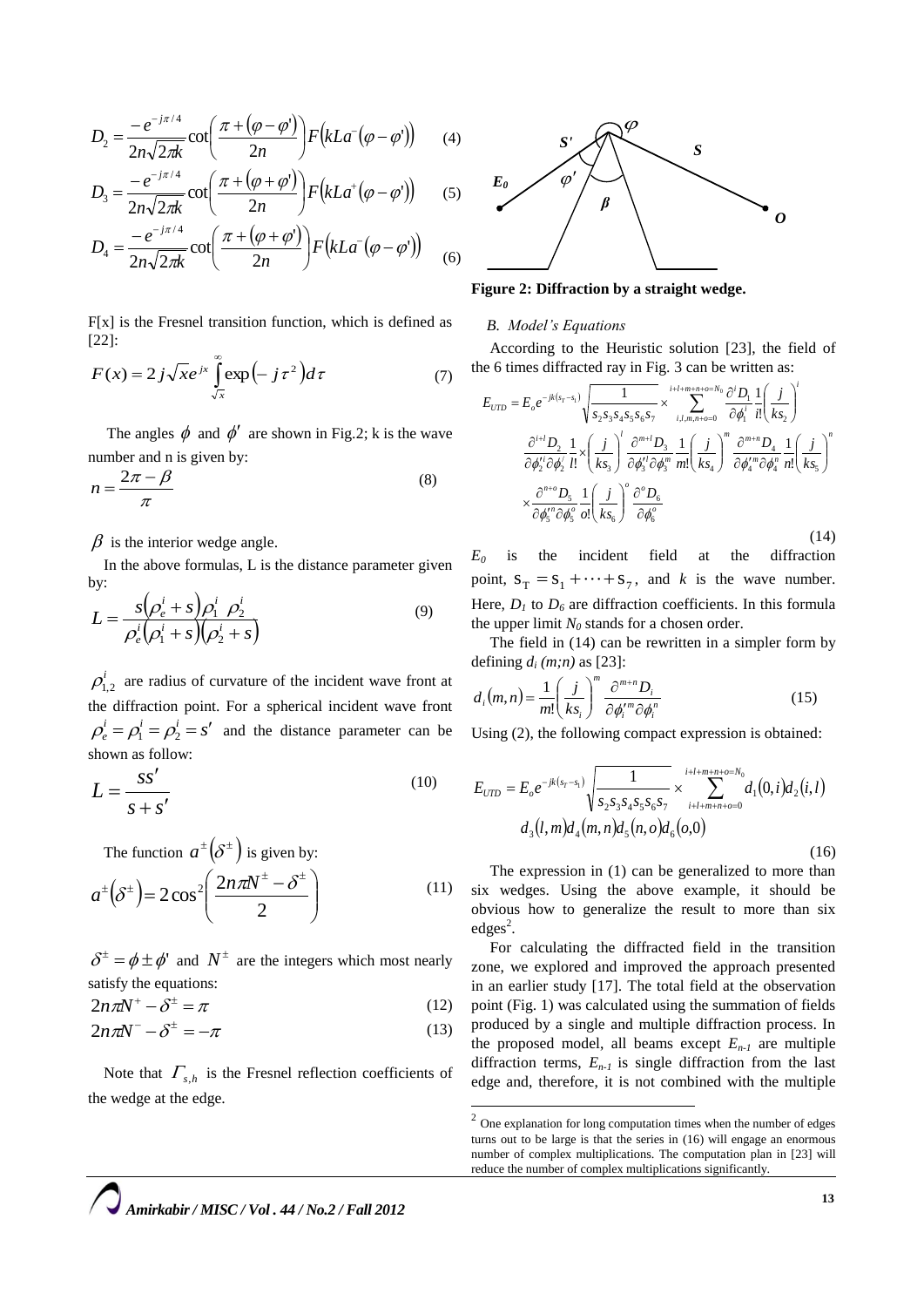diffractions. To present an expression for the overall field calculation, the following argument can be used. If there was only one building between the transmitter and receiver, then the received field at the observation point can be given by

$$
E(1) = E_0 \left[ e^{-jkv\cos\alpha} + \sqrt{\frac{1}{v} D_x e^{-jkv}} \right]
$$
 (17)

The above formula is made out of two terms, the first term accounts the contribution of the direct field, for  $\alpha$  < 0 (17) must be used without this term, and the second term is to calculate the diffracted field.  $D_x$  is denoted as:

$$
D_x = D\left(\phi = \frac{3\pi}{2}, \phi' = \frac{\pi}{2} + \alpha, L = \nu\right)
$$
 (18)

 $D(\phi, \phi', L)$  is the diffraction coefficient for an imperfect conducting wedge given in [24]. Furthermore, if the number of buildings is more than one (i.e., when there are a row of buildings  $n \ge 2$ ), then the total received field  $(E(n))$  can be summarized as follows:

$$
E(n) = \frac{1}{2n-1} \left\{ \sum_{m=0}^{n-2} E_m \right\} e^{-jk[(n-m)(v+w)-w]\cos\alpha} + \frac{\left(\frac{1}{2}\right)^{n-m}}{\sqrt{v^{n-m}w^{n-(m+1)}}}
$$
  

$$
D_{a,n,m}e^{-jk[(n-m)(v+w)-w]} \right\} + E_{n-1} \left[ e^{-jkv\cos\alpha} + \sqrt{\frac{1}{v}} D_x e^{-jkv} \right]
$$
  

$$
+ \sum_{p=1}^{n-1} E(p) \left[ e^{-jk(n-p)(v+w)\cos\alpha} + \frac{\left(\frac{1}{2}\right)^{n-p}}{\sqrt{(vw)^{n-p}}} D_{b,n,p} e^{-jk(n-p)(v+w)} \right] \right\}
$$
  
(19)

*Da,n,m* and *Db,n,p* are the higher order diffraction coefficients (their values depend on the number of buildings). The factor of *1/2* in (19) is used to handle the special case of grazing incidence [24]. With reference to Fig.4, if we assume that only  $E_0$  and  $E(1)$  are the incident waves at the first and the second wedges, respectively, then the coefficients  $D_{a,7,0}$  and  $D_{a,7,1}$  are given by the following expressions:

$$
D_{a,7,0} = \sum_{A=0}^{N_0} d_1(0,i)d_2(i,l)d_3(l,m)d_4(m,n)d_5(n,o) d_6(o,p)d_7(p,q)d_8(q,r)
$$
  

$$
d_9(r,s)d_{10}(s,t)d_{11}(t,u)d_{12}(u,v)d_{13}(v,0)
$$

$$
D_{b,7,1} = \sum_{B=0}^{N_0} d_1(0,i)d_2(i,l)d_3(l,m)d_4(m,n)d_5(n,o)d_6(o,p)d_7(p,q)d_8(q,0)
$$
  

$$
d_9(r,s) \cdot d_{10}(s,t)d_{11}(t,u)d_{12}(u,0)
$$

$$
A = i + l + m + n + o + p + q + r + s + t + u + v \tag{21}
$$

$$
\begin{array}{c} 1 \end{array} \tag{22}
$$

(23)

$$
B = i + l + m + n + o + p + q + r + s + t + u
$$

The upper limit  $N_0$  is chosen properly (in this paper,  $N_0$  $= 4$ ).  $E_m$  is the field impinges on the first corner of the roofs (left-placed wedge forming the rectangular building cross-section) as indicated in Fig.1. Hence, for  $m \ge 1$ ,  $E_m$ can be defined as given in (24). In this formula *E*(*m*) is the diffracted field from the last building's edge and can be considered as a single diffraction field. Thus, *E<sup>m</sup>* can be described as

$$
E_{m} = \frac{1}{2m} \left\{ \sum_{q=0}^{m-1} E_{m} \left[ e^{-jk(m-q)(v+w)\cos\alpha} + \frac{\left(\frac{1}{2}\right)^{m-q}}{\sqrt{(vw)^{m-q}}} D_{c,m,q} e^{-jk(m-q)(v+w)} \right] + \sum_{r=1}^{m-1} \left[ E(r) \left[ e^{-jk[(m-r)(v+w)+w]\cos\alpha} + \frac{\left(\frac{1}{2}\right)^{m-r}}{\sqrt{v^{m-r}w^{m-(r+1)}}} D_{d,m,r} e^{-jk[(m-r)(v+w)+w]} \right] + \sum_{r=1}^{m-1} \left[ E(r) \left[ e^{-jkw\cos\alpha} + \sqrt{\frac{1}{w}} D_{c} e^{-jkw} \right] \right] \right\}
$$
(24)

 $D_z$  is defined as:

(20)

$$
D_z = D\left(\phi = \frac{3\pi}{2}, \phi' = \alpha, L = w\right)
$$
 (25)

 *Dd,6,1* for seven buildings are given by: If the incident fields are  $E_0$  and  $E(1)$ , then  $D_{c,6,0}$  and

$$
D_{c,6,0} = \sum_{B=0}^{N_0} d_1(0,i)d_2(i,l)d_3(l,m)d_4(m,n)d_5(n,o)d_6(o,p)d_7(p,q)
$$
  
\n
$$
d_8(q,r) \cdot d_9(r,s)d_{10}(s,t)d_{11}(t,u)d_{12}(u,0)
$$
  
\n
$$
D_{d,6,1} = \sum_{B=u=0}^{N_0} d_1(0,i)d_2(i,l)d_3(l,m)d_4(m,n)d_5(n,o)d_6(o,p)d_7(p,q)
$$
  
\n
$$
d_8(q,r) \cdot d_9(r,s)d_{10}(s,t)d_{11}(t,0)
$$
\n(27)

After estimating  $E_m$  from (24) and substituting it into (19), *E*(*n*) is calculated.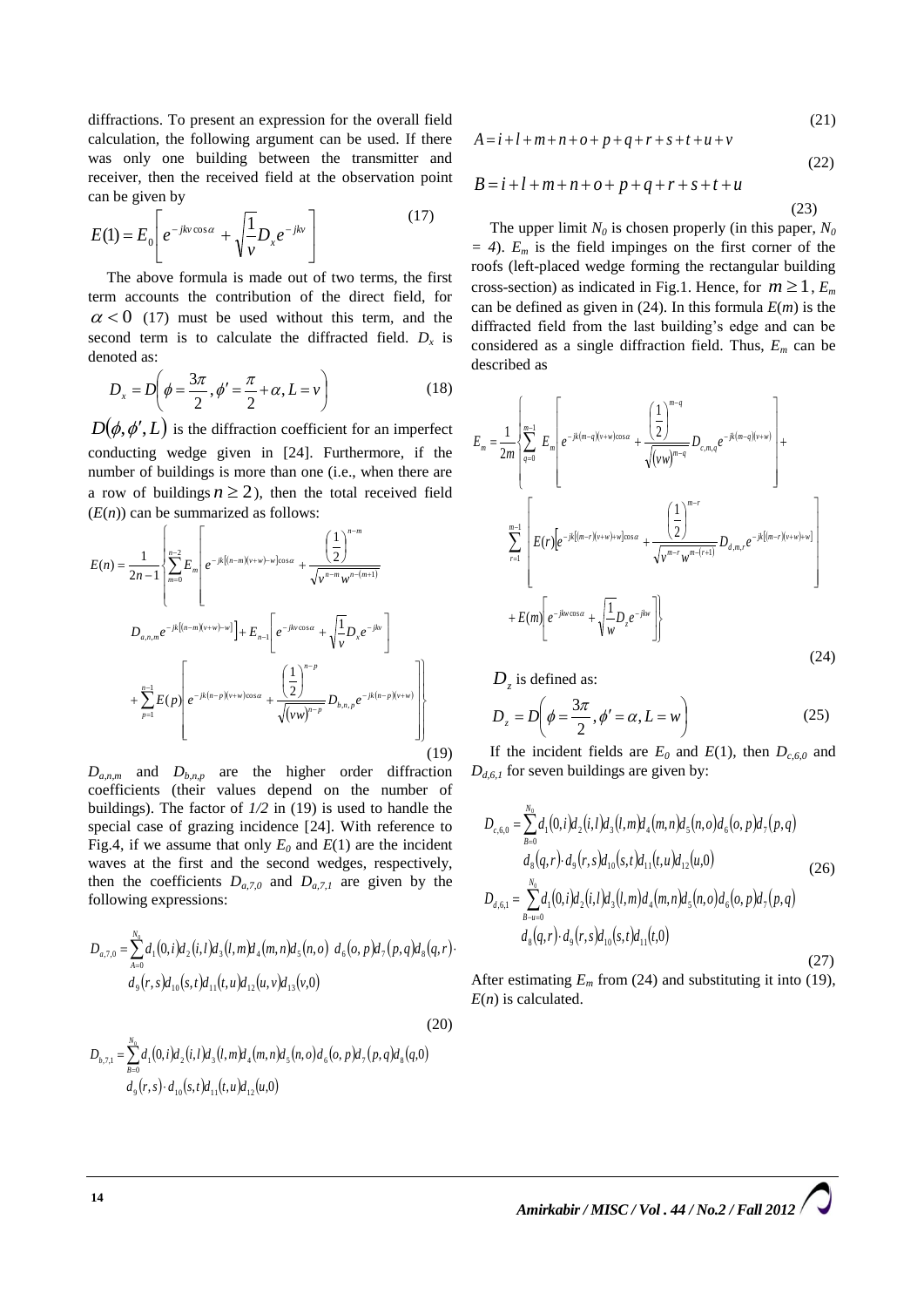

**Figure 3: Ray geometry for diffraction by six straight wedges.**



**Figure 4: Diffraction mechanism by seven buildings when**  $E_{\theta}$  **and**  $E(1)$  **are considered.** 

## **4. SIMULATION**

The normalized total electric field intensity at the observation point against number of existing buildings by using (19) is shown in Fig. 5, for  $v = 28\lambda$ ,  $w = 22\lambda$ ,  $f = 922$ *MHz,*  $\varepsilon_r$  *=5.5,*  $\sigma$ *=0.023 S/m* and hard polarization. Applied permittivity and conductivity for the diffracting and reflecting building surfaces in the simulation are very close to buildings actual electrical properties.

In Fig. 6 the settled normalized diffracted field (for 10 buildings) is plotted against the angle of incidence of the fields  $\alpha$  by using both the new model and the PO-CUTD model in [17]. Here *v =28, w =22, <sup>r</sup> =5.5, σ=0.023 S/m,*  $f=922 \text{ MHz}$ , it is expected that  $|E(n)/E_0|$  is settled in a fixed value of less than 1, however it is more than one at *α > 5º* for the PO-CUTD model and it can be understood there is a critical angle between *5º* and *6°* in this model. Consequently we can observe from Fig. 6, more rational and explainable prediction is available by using this proposed model.

In order to review a special case, the normalized total electric field intensity at the observation point against number of existing buildings by using both the new model and the PO-CUTD model is shown in Fig. 7, for  $v = 28\lambda$ ,  $w = 50\lambda$ ,  $f = 922$  *MHz*,  $\varepsilon_r = 5.5$ ,  $\sigma = 0.023$  *S/m*,  $\alpha = 4^\circ$  and hard polarization. Comparison of the two models shows that the PO-CUTD model predicts the amplification while the new model shows the attention. As we know when waves are sent through buildings, it is impossible to be amplified.

Comparing the two different sorts of the results shows

that the new improved UTD-based model provides a prediction that is more acceptable and its trend is more accurate.



**Figure 5: The normalized total electric field intensity at the observation point against number of existing buildings.** 



**Figure 6: The normalized total electric field intensity at the observation point against the angle of incidence of the fields, for the new model and the PO-CUTD model.**